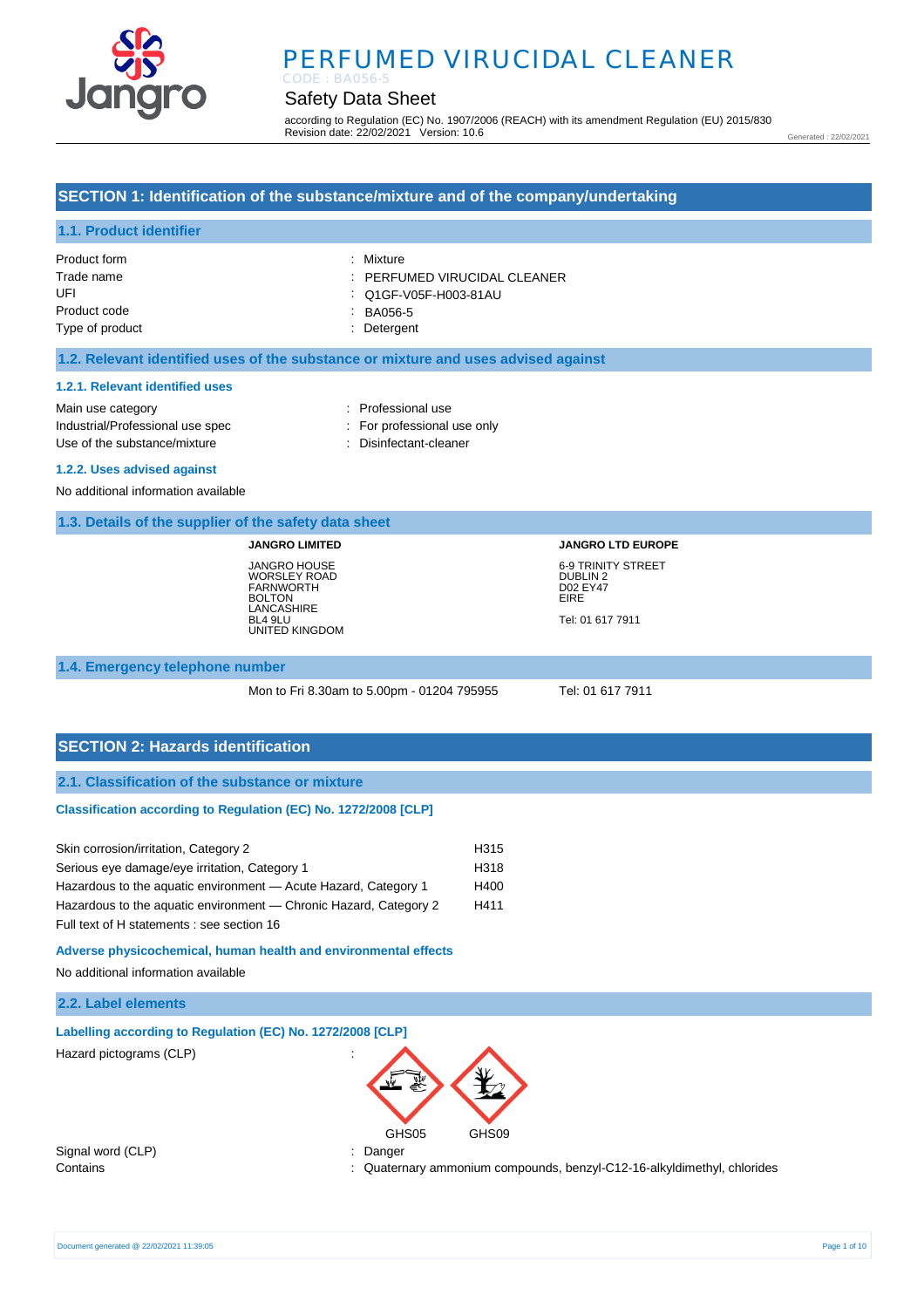according to Regulation (EC) No. 1907/2006 (REACH) with its amendment Regulation (EU) 2015/830

| Hazard statements (CLP)        | : H315 - Causes skin irritation.<br>H318 - Causes serious eye damage.                                                                                |
|--------------------------------|------------------------------------------------------------------------------------------------------------------------------------------------------|
|                                | H410 - Very toxic to aquatic life with long lasting effects.                                                                                         |
| Precautionary statements (CLP) | : P264 - Wash hands thoroughly after handling.<br>P273 - Avoid release to the environment.                                                           |
|                                | P280 - Wear eye protection, protective gloves.                                                                                                       |
|                                | P302+P352 - IF ON SKIN: Wash with plenty of soap and water.                                                                                          |
|                                | P305+P351+P338 - IF IN EYES: Rinse cautiously with water for several minutes. Remove<br>contact lenses, if present and easy to do. Continue rinsing. |
|                                | P315 - Get immediate medical advice/attention.                                                                                                       |
|                                | P362+P364 - Take off contaminated clothing and wash it before reuse.                                                                                 |
|                                | P391 - Collect spillage.                                                                                                                             |

# **2.3. Other hazards**

### No additional information available

# **SECTION 3: Composition/information on ingredients**

## **3.1. Substances**

## Not applicable

## **3.2. Mixtures**

| <b>Name</b>                                                               | <b>Product identifier</b>                                                 | $\%$    | <b>Classification according to</b><br><b>Regulation (EC) No.</b><br>1272/2008 [CLP]                                                   |
|---------------------------------------------------------------------------|---------------------------------------------------------------------------|---------|---------------------------------------------------------------------------------------------------------------------------------------|
| Quaternary ammonium compounds, benzyl-C12-16-<br>alkyldimethyl, chlorides | (CAS-No.) 68424-85-1<br>(EC-No.) 270-325-2<br>(REACH-no) 01-2119965180-41 | $1 - 5$ | Acute Tox. 4 (Oral), H302<br>Skin Corr. 1B, H314<br>Eye Dam. 1, H318<br>Aquatic Acute 1, H400 (M=10)<br>Aquatic Chronic 1, H410 (M=1) |
| Alcohol Alkoxylate                                                        | (CAS-No.) 166736-08-9<br>(REACH-no) Exempt/Polymer                        | $1 - 5$ | Acute Tox. 4 (Oral), H302<br>Eye Dam. 1, H318                                                                                         |

| <b>Specific concentration limits:</b> |                                                   |                                                                        |
|---------------------------------------|---------------------------------------------------|------------------------------------------------------------------------|
| <b>Name</b>                           | <b>Product identifier</b>                         | <b>Specific concentration limits</b>                                   |
| Alcohol Alkoxylate                    | CAS-No.) 166736-08-9<br>(REACH-no) Exempt/Polymer | $(1 < C$ ≤ 10) Eye Irrit. 2, H319<br>$(10 < C < 100)$ Eye Dam. 1, H318 |

Full text of H-statements: see section 16

# **SECTION 4: First aid measures**

| 4.1. Description of first aid measures                           |                                                                                                                                                                                                    |
|------------------------------------------------------------------|----------------------------------------------------------------------------------------------------------------------------------------------------------------------------------------------------|
| First-aid measures general                                       | : Get medical advice/attention if you feel unwell.                                                                                                                                                 |
| First-aid measures after inhalation                              | : Remove person to fresh air and keep comfortable for breathing.                                                                                                                                   |
| First-aid measures after skin contact                            | : Wash skin with plenty of water.                                                                                                                                                                  |
| First-aid measures after eye contact                             | : IF IN EYES: Rinse cautiously with water for several minutes. Remove contact lenses, if<br>present and easy to do. Continue rinsing. If eye irritation persists: Get medical<br>advice/attention. |
| First-aid measures after ingestion                               | : Do NOT induce vomiting. Rinse mouth. Drink plenty of water. Get medical advice/attention.                                                                                                        |
| 4.2. Most important symptoms and effects, both acute and delayed |                                                                                                                                                                                                    |
| Symptoms/effects after inhalation                                | : May cause respiratory irritation.                                                                                                                                                                |
| Symptoms/effects after skin contact                              | : Causes skin irritation.                                                                                                                                                                          |
| Symptoms/effects after eye contact                               | : Causes serious eye damage.                                                                                                                                                                       |
| Symptoms/effects after ingestion                                 | : May cause gastrointestinal irritation, nausea, vomiting and diarrhoea.                                                                                                                           |
| Document generated @ 22/02/2021 11:39:05                         | Page 2 of 10                                                                                                                                                                                       |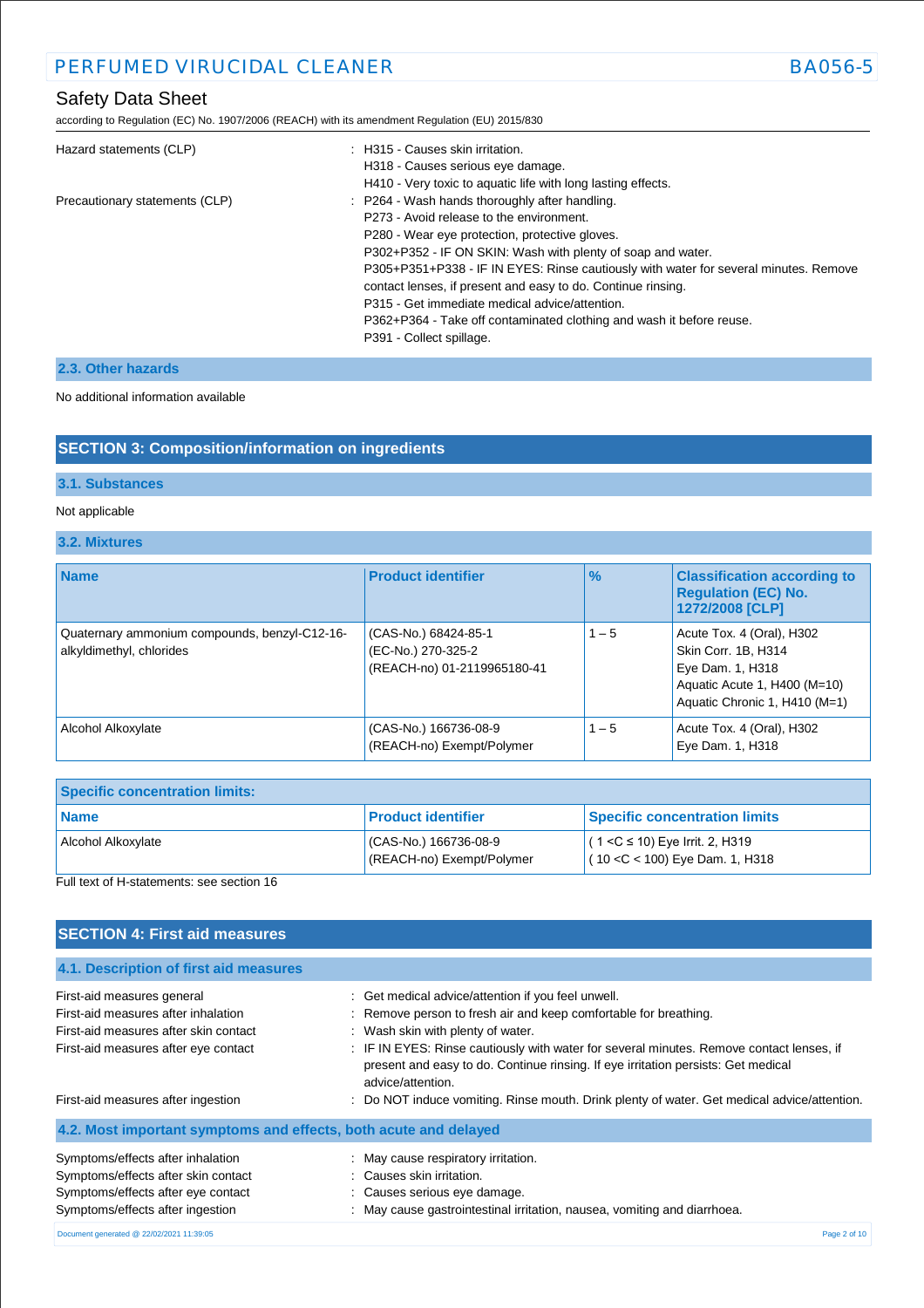# PERFUMED VIRUCIDAL CLEANER BA056-5

according to Regulation (EC) No. 1907/2006 (REACH) with its amendment Regulation (EU) 2015/830

**4.3. Indication of any immediate medical attention and special treatment needed**

Treat symptomatically.

| <b>SECTION 5: Firefighting measures</b>                                  |                                                |
|--------------------------------------------------------------------------|------------------------------------------------|
| 5.1. Extinguishing media                                                 |                                                |
| Suitable extinguishing media                                             | Carbon dioxide. Dry powder. Foam.              |
| 5.2. Special hazards arising from the substance or mixture               |                                                |
| No additional information available                                      |                                                |
| 5.3. Advice for firefighters                                             |                                                |
| No additional information available                                      |                                                |
|                                                                          |                                                |
| <b>SECTION 6: Accidental release measures</b>                            |                                                |
| 6.1. Personal precautions, protective equipment and emergency procedures |                                                |
| 6.1.1. For non-emergency personnel                                       |                                                |
| Emergency procedures                                                     | Evacuate unnecessary personnel.                |
| 6.1.2. For emergency responders                                          |                                                |
| Protective equipment                                                     | Use personal protective equipment as required. |
| <b>6.2. Environmental precautions</b>                                    |                                                |

Avoid release to the environment.

| 6.3. Methods and material for containment and cleaning up |                                                                                                                    |
|-----------------------------------------------------------|--------------------------------------------------------------------------------------------------------------------|
| For containment<br>Methods for cleaning up                | : Collect spillage.<br>: Soak up spills with inert solids, such as clay or diatomaceous earth as soon as possible. |
| 6.4. Reference to other sections                          |                                                                                                                    |

For further information refer to section 8: "Exposure controls/personal protection". For further information refer to section 13.

| <b>SECTION 7: Handling and storage</b>                                                                 |                                                                                                                                                                                                   |
|--------------------------------------------------------------------------------------------------------|---------------------------------------------------------------------------------------------------------------------------------------------------------------------------------------------------|
| 7.1. Precautions for safe handling                                                                     |                                                                                                                                                                                                   |
| Precautions for safe handling<br>Hygiene measures                                                      | : Avoid contact with skin and eyes.<br>Do not eat, drink or smoke when using this product.                                                                                                        |
| 7.2. Conditions for safe storage, including any incompatibilities                                      |                                                                                                                                                                                                   |
| <b>Technical measures</b><br>Storage conditions<br>Incompatible products<br>Special rules on packaging | Does not require any specific or particular technical measures.<br>: Keep container closed when not in use.<br>Oxidizing agent. Strong acids. Strong bases.<br>: Keep only in original container. |
| 7.3. Specific end use(s)                                                                               |                                                                                                                                                                                                   |

No additional information available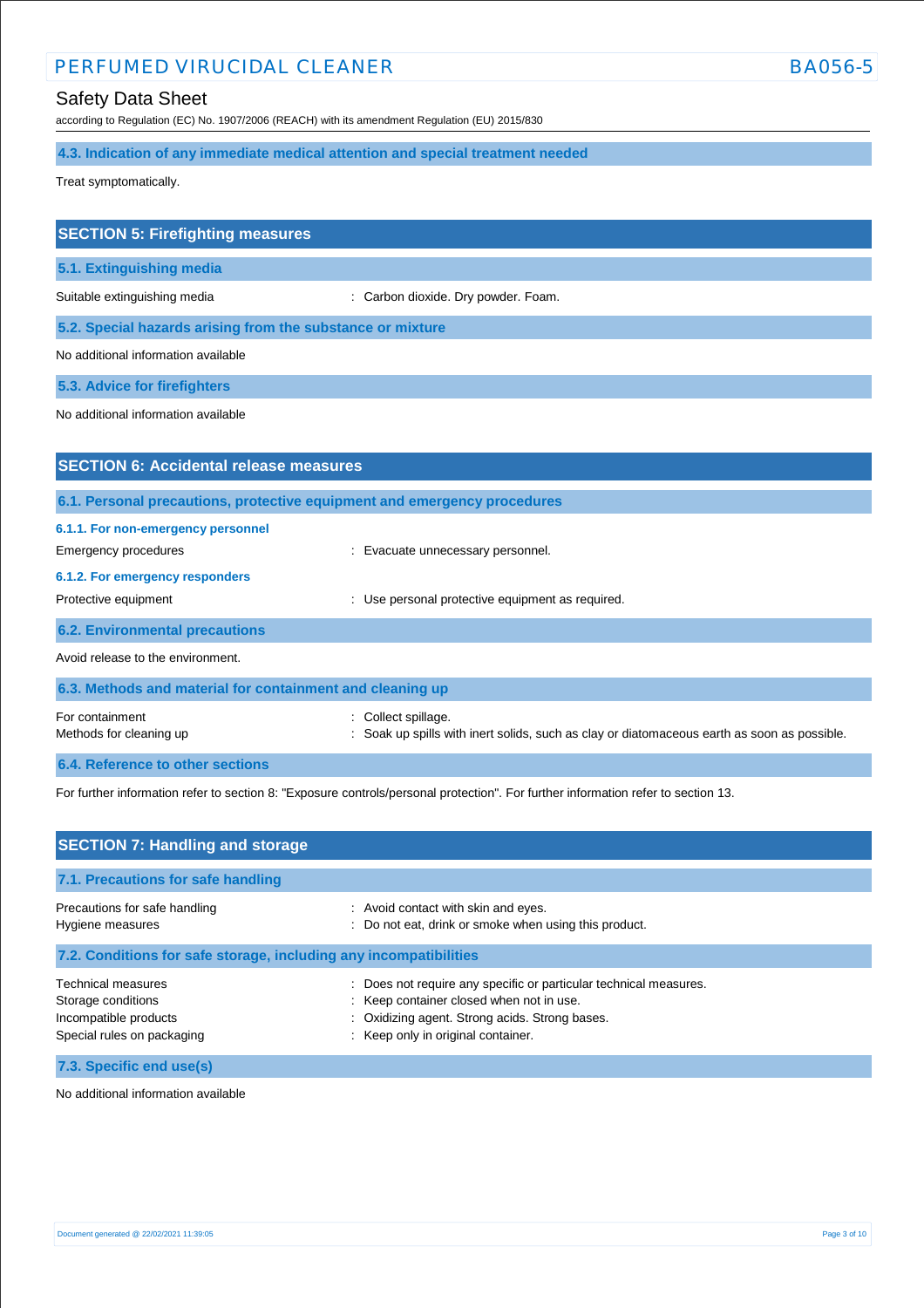# PERFUMED VIRUCIDAL CLEANER BA056-5

## Safety Data Sheet

according to Regulation (EC) No. 1907/2006 (REACH) with its amendment Regulation (EU) 2015/830

### **SECTION 8: Exposure controls/personal protection**

#### **8.1. Control parameters**

#### **8.1.1 National occupational exposure and biological limit values**

No additional information available

**8.1.2. Recommended monitoring procedures** 

No additional information available

### **8.1.3. Air contaminants formed**

No additional information available

#### **8.1.4. DNEL and PNEC**

No additional information available

#### **8.1.5. Control banding**

No additional information available

**8.2. Exposure controls**

### **8.2.1. Appropriate engineering controls**

No additional information available

### **8.2.2. Personal protection equipment**

### **Personal protective equipment symbol(s):**



#### **8.2.2.1. Eye and face protection**

# **Eye protection:** Safety glasses. EN 166

#### **8.2.2.2. Skin protection**

#### **Skin and body protection:**

Not required for normal conditions of use

#### **Hand protection:**

Chemical resistant gloves (according to European standard EN 374 or equivalent). Nitrile rubber gloves

# **Other skin protection Materials for protective clothing:**

Not required for normal conditions of use

#### **8.2.2.3. Respiratory protection**

No additional information available

### **8.2.2.4. Thermal hazards**

No additional information available

#### **8.2.3. Environmental exposure controls**

No additional information available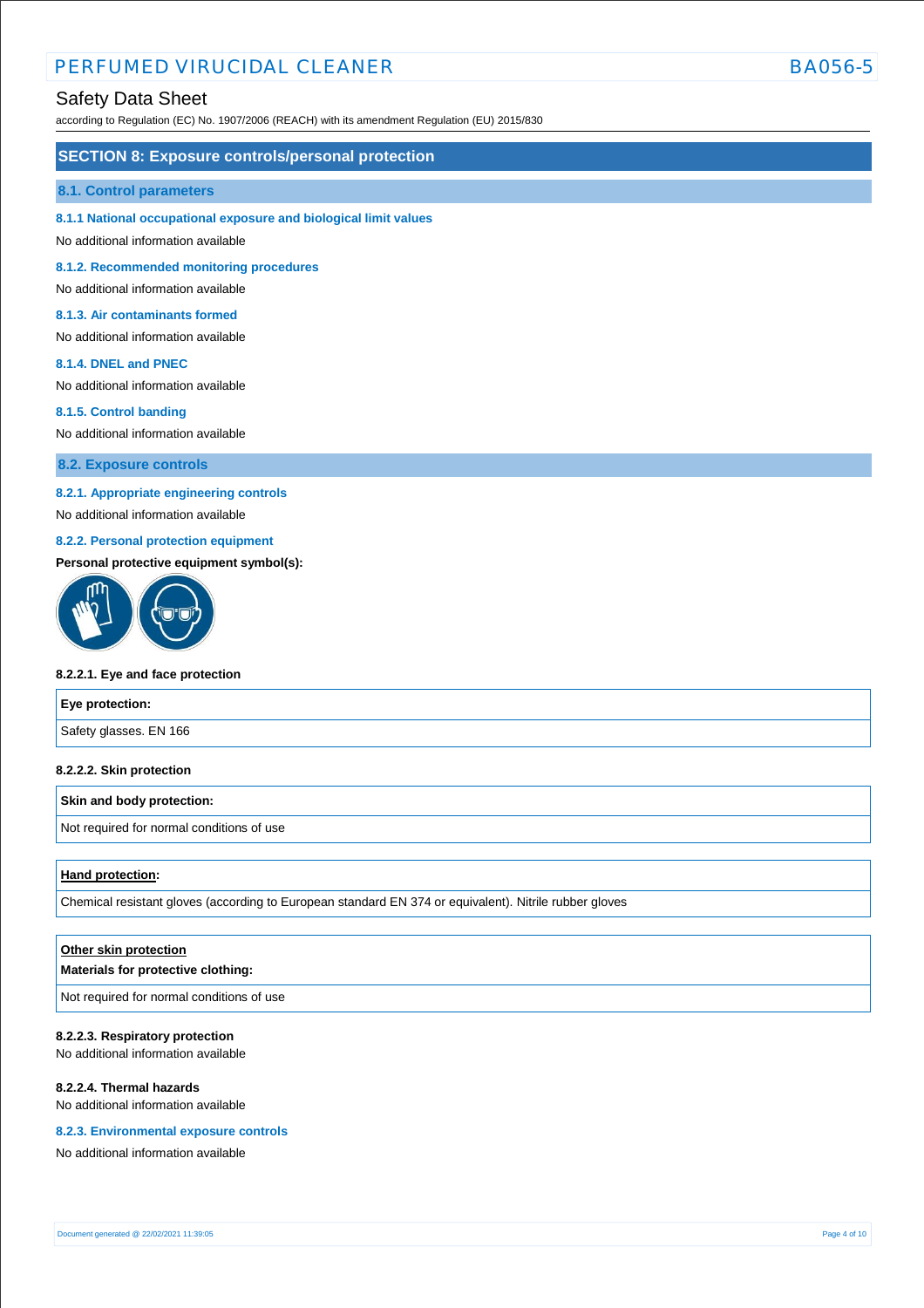according to Regulation (EC) No. 1907/2006 (REACH) with its amendment Regulation (EU) 2015/830

| <b>SECTION 9: Physical and chemical properties</b>         |                     |
|------------------------------------------------------------|---------------------|
| 9.1. Information on basic physical and chemical properties |                     |
| Physical state                                             | : Liquid            |
| Appearance                                                 | : Liquid.           |
| Colour                                                     | Purple.             |
| Odour                                                      | : Floral.           |
| Odour threshold                                            | : No data available |
| рH                                                         | 10                  |
| Relative evaporation rate (butylacetate=1)                 | No data available   |
| Melting point                                              | : No data available |
| Freezing point                                             | No data available   |
| Boiling point                                              | : $\geq 100$ °C     |
| Flash point                                                | : No data available |
| Auto-ignition temperature                                  | No data available   |
| Decomposition temperature                                  | No data available   |
| Flammability (solid, gas)                                  | No data available   |
| Vapour pressure                                            | No data available   |
| Relative vapour density at 20 °C                           | No data available   |
| Relative density                                           | 1.036               |
| Solubility                                                 | soluble in water.   |
| Partition coefficient n-octanol/water (Log Pow)            | : No data available |
| Viscosity, kinematic                                       | No data available   |
| Viscosity, dynamic                                         | No data available   |
| Explosive properties                                       | No data available   |
| Oxidising properties                                       | No data available   |
| <b>Explosive limits</b>                                    | No data available   |

### **9.2. Other information**

No additional information available

# **SECTION 10: Stability and reactivity**

### **10.1. Reactivity**

The product is non-reactive under normal conditions of use, storage and transport.

### **10.2. Chemical stability**

Stable under normal conditions of use.

**10.3. Possibility of hazardous reactions**

No dangerous reactions known under normal conditions of use.

**10.4. Conditions to avoid**

None under recommended storage and handling conditions (see section 7).

**10.5. Incompatible materials**

None under normal use.

**10.6. Hazardous decomposition products**

Under normal conditions of storage and use, hazardous decomposition products should not be produced.

# **SECTION 11: Toxicological information**

### **11.1 Information on toxicological effects**

Acute toxicity (oral) **interval** to the control of the control of the control of the control of the control of the control of the control of the control of the control of the control of the control of the control of the co Acute toxicity (dermal) **and in the case of the contract of the contract of the contract of the contract of the contract of the contract of the contract of the contract of the contract of the contract of the contract of th** Document generated @ 22/02/2021 11:39:05 Page 5 of 10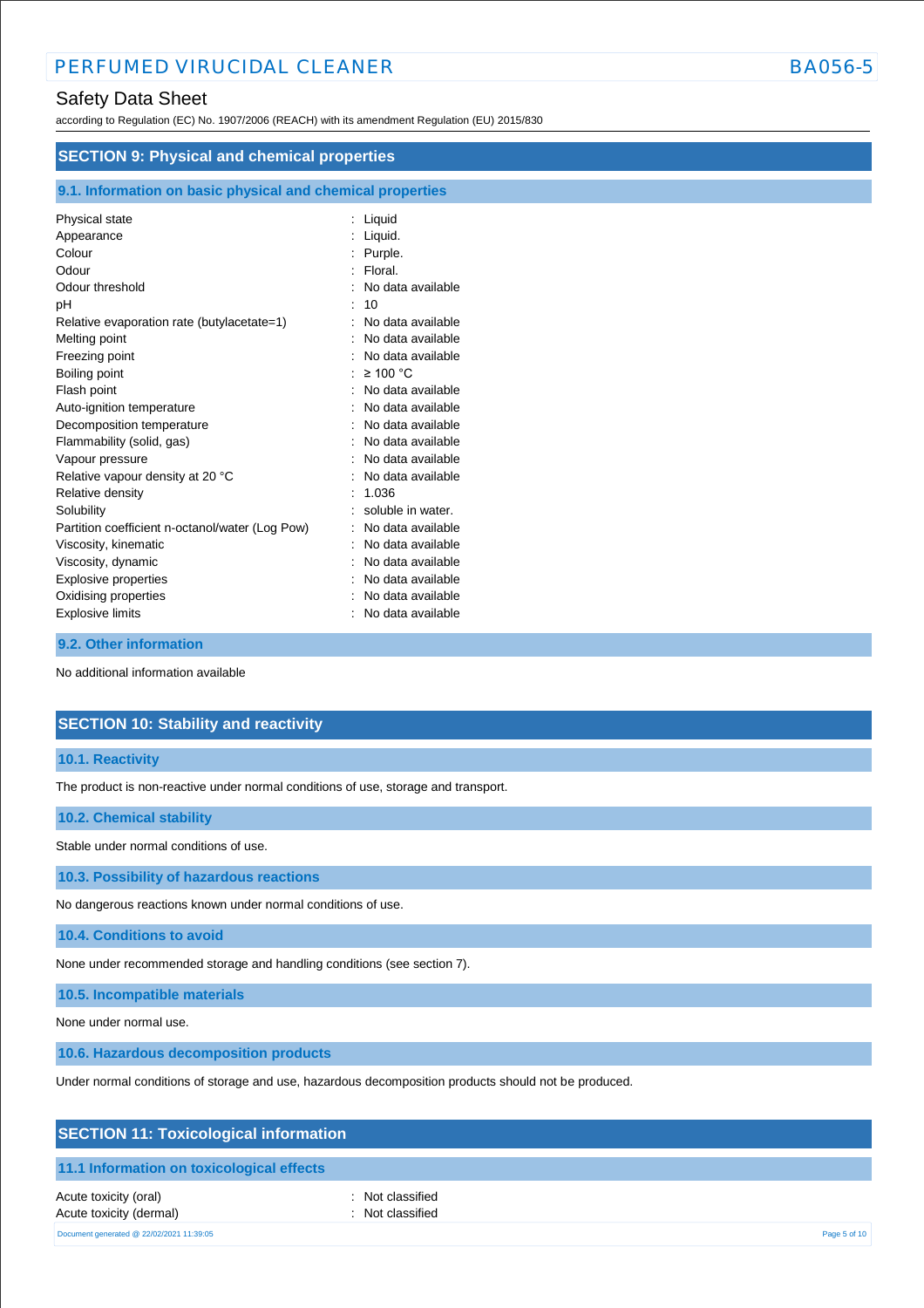according to Regulation (EC) No. 1907/2006 (REACH) with its amendment Regulation (EU) 2015/830

| Acute toxicity (inhalation)       | : Not classified                       |
|-----------------------------------|----------------------------------------|
| Skin corrosion/irritation         | : Causes skin irritation.<br>pH: 10    |
| Serious eye damage/irritation     | : Causes serious eye damage.<br>pH: 10 |
| Respiratory or skin sensitisation | : Not classified                       |
| Germ cell mutagenicity            | : Not classified                       |
| Carcinogenicity                   | : Not classified                       |
| Reproductive toxicity             | : Not classified                       |
| STOT-single exposure              | : Not classified                       |
| STOT-repeated exposure            | : Not classified                       |
| Aspiration hazard                 | : Not classified                       |

| <b>SECTION 12: Ecological information</b>                    |                                                    |  |  |  |  |
|--------------------------------------------------------------|----------------------------------------------------|--|--|--|--|
| 12.1. Toxicity                                               |                                                    |  |  |  |  |
| Hazardous to the aquatic environment, short-term<br>(acute)  | : Very toxic to aquatic life.                      |  |  |  |  |
| Hazardous to the aquatic environment, long-term<br>(chronic) | : Toxic to aquatic life with long lasting effects. |  |  |  |  |
| Alcohol Alkoxylate (166736-08-9)                             |                                                    |  |  |  |  |
| LC50 - Fish [1]                                              | $10 - 100$ mg/l                                    |  |  |  |  |
| EC50 - Crustacea [1]                                         | $10 - 100$ mg/l                                    |  |  |  |  |

ErC50 other aquatic plants  $10 - 100$  mg/l

**12.2. Persistence and degradability**

No additional information available

**12.3. Bioaccumulative potential**

No additional information available

**12.4. Mobility in soil**

No additional information available

**12.5. Results of PBT and vPvB assessment**

No additional information available

**12.6. Other adverse effects**

No additional information available

# **SECTION 13: Disposal considerations**

**13.1. Waste treatment methods**

No additional information available

## **SECTION 14: Transport information**

### In accordance with ADR / IMDG / IATA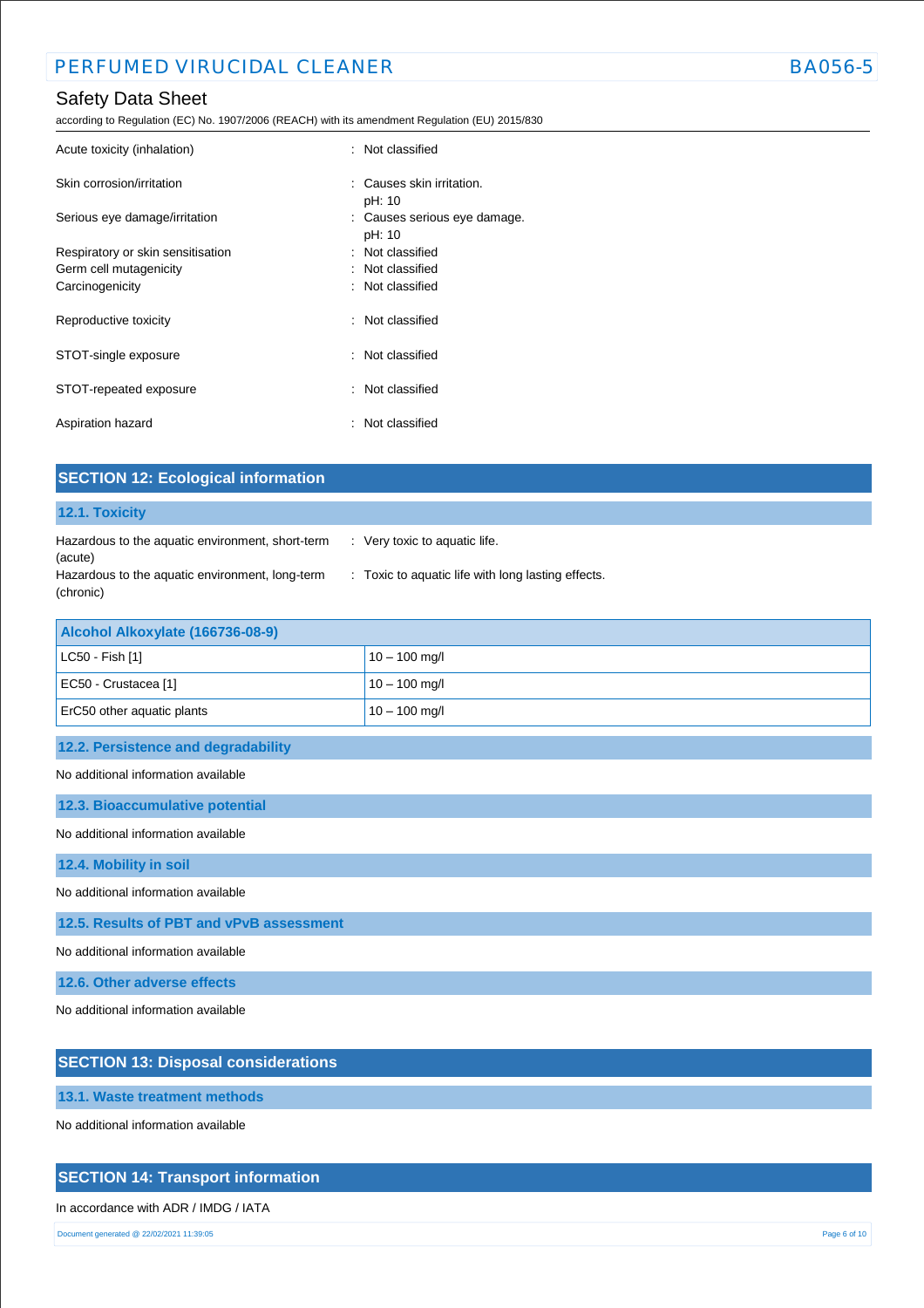according to Regulation (EC) No. 1907/2006 (REACH) with its amendment Regulation (EU) 2015/830

| 14.1 UN number                                                                                                                                                                                                     |                                                                                                                                                                                                                                                                                                                                                                                                                                                                                                                                   |
|--------------------------------------------------------------------------------------------------------------------------------------------------------------------------------------------------------------------|-----------------------------------------------------------------------------------------------------------------------------------------------------------------------------------------------------------------------------------------------------------------------------------------------------------------------------------------------------------------------------------------------------------------------------------------------------------------------------------------------------------------------------------|
| UN-No. (ADR)<br>UN-No. (IMDG)<br>UN-No. (IATA)                                                                                                                                                                     | : UN 3082<br>: UN 3082<br>: UN 3082                                                                                                                                                                                                                                                                                                                                                                                                                                                                                               |
| 14.2. UN proper shipping name                                                                                                                                                                                      |                                                                                                                                                                                                                                                                                                                                                                                                                                                                                                                                   |
| Proper Shipping Name (ADR)<br>Proper Shipping Name (IMDG)<br>Proper Shipping Name (IATA)<br>Transport document description (ADR)<br>Transport document description (IMDG)<br>Transport document description (IATA) | : ENVIRONMENTALLY HAZARDOUS SUBSTANCE, LIQUID, N.O.S.<br>ENVIRONMENTALLY HAZARDOUS SUBSTANCE, LIQUID, N.O.S.<br>Environmentally hazardous substance, liquid, n.o.s.<br>: UN 3082 ENVIRONMENTALLY HAZARDOUS SUBSTANCE, LIQUID, N.O.S.<br>(ALKYLDIMETHYLBENZYLAMMONIUM CHLORIDE), 9, III, (-)<br>: UN 3082 ENVIRONMENTALLY HAZARDOUS SUBSTANCE, LIQUID, N.O.S.<br>(ALKYLDIMETHYLBENZYLAMMONIUM CHLORIDE), 9, III<br>: UN 3082 Environmentally hazardous substance, liquid, n.o.s.<br>(ALKYLDIMETHYLBENZYLAMMONIUM CHLORIDE), 9, III |
| 14.3. Transport hazard class(es)                                                                                                                                                                                   |                                                                                                                                                                                                                                                                                                                                                                                                                                                                                                                                   |
| <b>ADR</b><br>Transport hazard class(es) (ADR)<br>Danger labels (ADR)                                                                                                                                              | $\therefore$ 9<br>:9                                                                                                                                                                                                                                                                                                                                                                                                                                                                                                              |
| <b>IMDG</b><br>Transport hazard class(es) (IMDG)<br>Danger labels (IMDG)                                                                                                                                           | $\therefore$ 9<br>$\therefore$ 9                                                                                                                                                                                                                                                                                                                                                                                                                                                                                                  |
| <b>IATA</b><br>Transport hazard class(es) (IATA)<br>Danger labels (IATA)                                                                                                                                           | : 9<br>$\therefore$ 9                                                                                                                                                                                                                                                                                                                                                                                                                                                                                                             |
| 14.4. Packing group                                                                                                                                                                                                |                                                                                                                                                                                                                                                                                                                                                                                                                                                                                                                                   |
| Packing group (ADR)<br>Packing group (IMDG)<br>Packing group (IATA)                                                                                                                                                | $\therefore$ III<br>$\therefore$ III<br>$:$ $\mathbb{H}$                                                                                                                                                                                                                                                                                                                                                                                                                                                                          |
| <b>14.5. Environmental hazards</b>                                                                                                                                                                                 |                                                                                                                                                                                                                                                                                                                                                                                                                                                                                                                                   |
| Dangerous for the environment<br>Marine pollutant                                                                                                                                                                  | : Yes (Environmentally hazardous substances derogation applies (quantity of liquids ≤ 5 litres<br>or net mass of solids $\leq$ 5 kg). The environmentally hazardous substance mark is therefore<br>not required, as stated in the ADR regulation, section 5.2.1.8.1.)<br>: Yes (IMDG 5.2.1.6.1 derogation applies (quantity of liquids $\leq$ 5 litres or net mass of solids $\leq$<br>5 kg))                                                                                                                                     |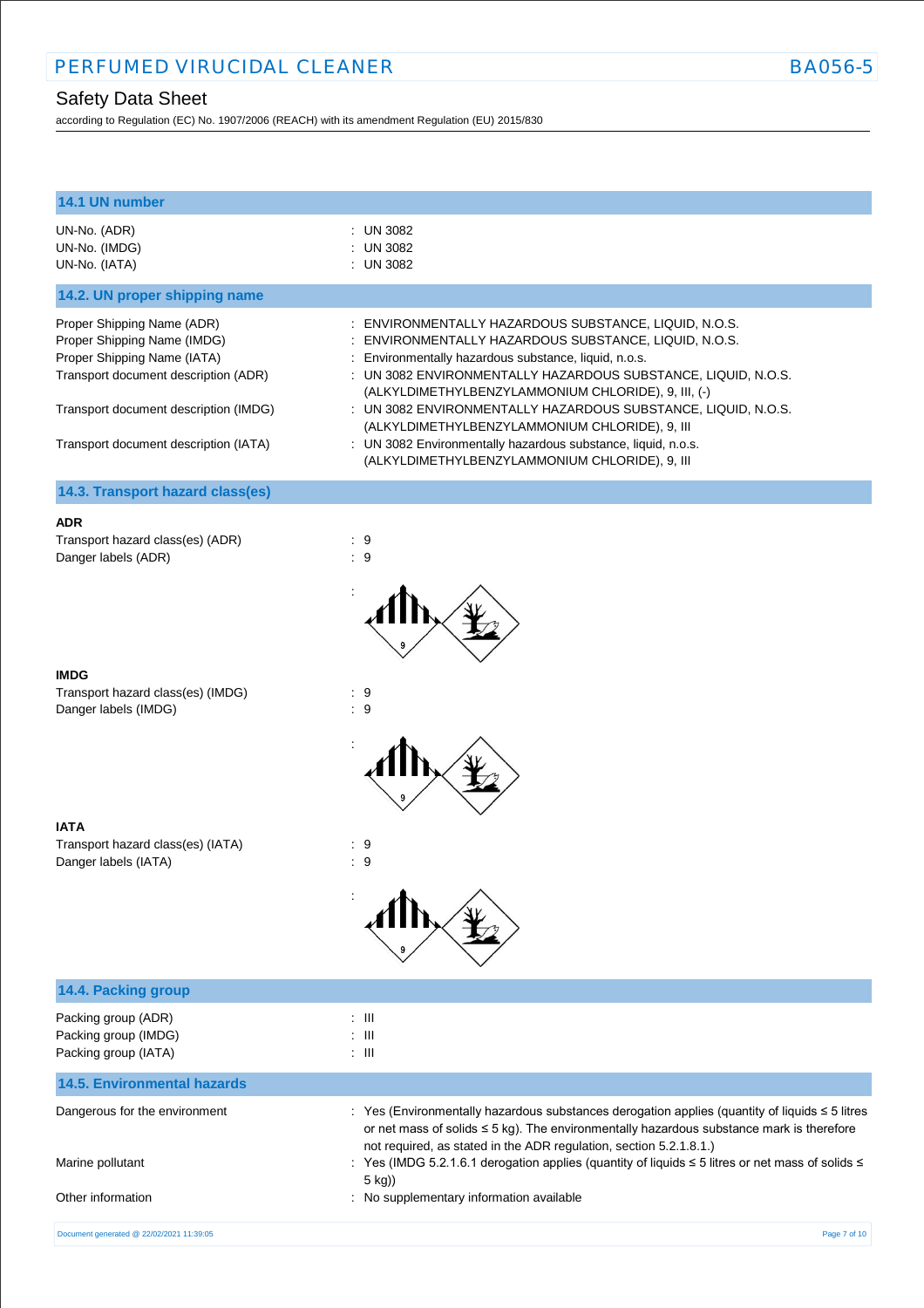according to Regulation (EC) No. 1907/2006 (REACH) with its amendment Regulation (EU) 2015/830

| <b>14.6. Special precautions for user</b>                   |   |                           |
|-------------------------------------------------------------|---|---------------------------|
| <b>Overland transport</b>                                   |   |                           |
| Classification code (ADR)                                   |   | : M6                      |
| Special provisions (ADR)                                    | ÷ | 274, 335, 601             |
| Limited quantities (ADR)                                    |   | 5I                        |
| Excepted quantities (ADR)                                   |   | $E = 1$                   |
| Packing instructions (ADR)                                  |   | : P001, IBC03, LP01, R001 |
| Special packing provisions (ADR)                            |   | $:$ PP1                   |
| Mixed packing provisions (ADR)                              |   | : MP19                    |
| Portable tank and bulk container instructions (ADR)         |   | : T4                      |
| Portable tank and bulk container special provisions         |   | : TP1, TP29               |
| (ADR)                                                       |   |                           |
| Tank code (ADR)                                             |   | : LGBV                    |
| Vehicle for tank carriage                                   |   | : AT                      |
| Transport category (ADR)                                    |   | 3                         |
| Special provisions for carriage - Packages (ADR)            |   | : V12                     |
| Special provisions for carriage - Loading, unloading : CV13 |   |                           |
| and handling (ADR)                                          |   |                           |
| Hazard identification number (Kemler No.)                   | ÷ | 90                        |
| Orange plates                                               |   |                           |
|                                                             |   | 90                        |
|                                                             |   |                           |
|                                                             |   | 3082                      |
|                                                             |   |                           |
| Tunnel restriction code (ADR)                               |   |                           |
| EAC code                                                    |   | : •3Z                     |
| <b>Transport by sea</b>                                     |   |                           |
| Special provisions (IMDG)                                   |   | : 274, 335, 969           |
| Limited quantities (IMDG)                                   |   | : 5L                      |
| Excepted quantities (IMDG)                                  |   | : E1                      |
| Packing instructions (IMDG)                                 |   | : P001, LP01              |
| Special packing provisions (IMDG)                           |   | $:$ PP1                   |
| IBC packing instructions (IMDG)                             |   | IBC03                     |
| Tank instructions (IMDG)                                    |   | T4                        |
| Tank special provisions (IMDG)                              |   | : TP2, TP29               |
| EmS-No. (Fire)                                              |   | : F-A                     |
| EmS-No. (Spillage)                                          |   | S-F                       |
| Stowage category (IMDG)                                     |   | : A                       |
| Air transport                                               |   |                           |
| PCA Excepted quantities (IATA)                              |   | : E1                      |
| PCA Limited quantities (IATA)                               |   | Y964                      |
| PCA limited quantity max net quantity (IATA)                |   | 30kgG                     |
| PCA packing instructions (IATA)                             |   | 964                       |
| PCA max net quantity (IATA)                                 |   | 450L                      |
| CAO packing instructions (IATA)                             |   | 964                       |
| CAO max net quantity (IATA)                                 |   | 450L                      |
| Special provisions (IATA)                                   |   | A97, A158, A197           |
| ERG code (IATA)                                             |   | : 9L                      |
|                                                             |   |                           |

## **14.7. Transport in bulk according to Annex II of Marpol and the IBC Code**

IBC code : Not applicable.

# **SECTION 15: Regulatory information**

**15.1. Safety, health and environmental regulations/legislation specific for the substance or mixture**

### **15.1.1. EU-Regulations**

Contains no REACH substances with Annex XVII restrictions Contains no substance on the REACH candidate list Contains no REACH Annex XIV substances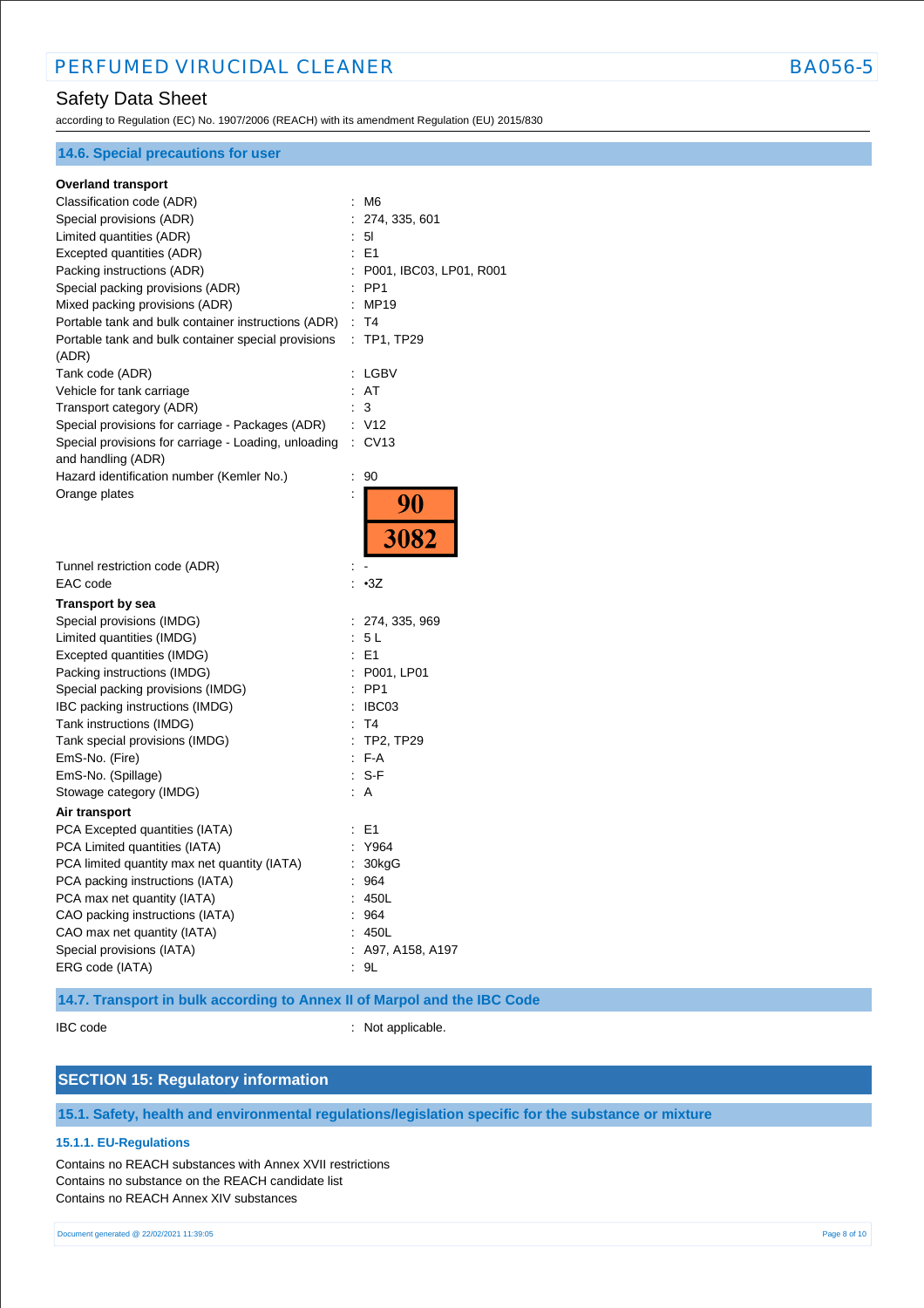according to Regulation (EC) No. 1907/2006 (REACH) with its amendment Regulation (EU) 2015/830

Contains no substance subject to Regulation (EU) No 649/2012 of the European Parliament and of the Council of 4 July 2012 concerning the export and import of hazardous chemicals.

Contains no substance subject to Regulation (EU) No 2019/1021 of the European Parliament and of the Council of 20 June 2019 on persistent organic pollutants

Allergenic fragrances > 0,01%: HEXYL CINNAMAL BENZYL SALICYLATE ALPHA-ISOMETHYL IONONE HYDROXYCITRONELLAL HYDROXYISOHEXYL 3-CYCLOHEXENE CARBOXALDEHYDE

| Detergent Regulation (648/2004/EC): Labelling of contents: |               |  |
|------------------------------------------------------------|---------------|--|
| <b>Component</b>                                           | $\frac{9}{6}$ |  |
| cationic surfactants, non-ionic surfactants                | $< 5\%$       |  |
| perfumes                                                   |               |  |
| <b>HEXYL CINNAMAL</b>                                      |               |  |
| <b>BENZYL SALICYLATE</b>                                   |               |  |
| ALPHA-ISOMETHYL IONONE                                     |               |  |
| <b>HYDROXYCITRONELLAL</b>                                  |               |  |
| HYDROXYISOHEXYL 3-CYCLOHEXENE CARBOXALDEHYDE               |               |  |

### **15.1.2. National regulations**

#### **United Kingdom**

British National Regulations : Commission Regulation (EU) 2015/830 of 28 May 2015 amending Regulation (EC) No 1907/2006 of the European Parliament and of the Council on the Registration, Evaluation, Authorisation and Restriction of Chemicals (REACH). Classification Labelling Packaging Regulation; Regulation (EC) No 1272/2008. Detergent Regulation (648/2004/EC).

### **15.2. Chemical safety assessment**

No additional information available

### **SECTION 16: Other information**

| <b>Full text of H- and EUH-statements:</b> |                                                                   |  |
|--------------------------------------------|-------------------------------------------------------------------|--|
| Acute Tox. 4 (Oral)                        | Acute toxicity (oral), Category 4                                 |  |
| Aquatic Acute 1                            | Hazardous to the aquatic environment - Acute Hazard, Category 1   |  |
| Aquatic Chronic 1                          | Hazardous to the aquatic environment — Chronic Hazard, Category 1 |  |
| Eye Dam. 1                                 | Serious eye damage/eye irritation, Category 1                     |  |
| Eye Irrit. 2                               | Serious eye damage/eye irritation, Category 2                     |  |
| Skin Corr, 1B                              | Skin corrosion/irritation, Category 1, Sub-Category 1B            |  |
| H302                                       | Harmful if swallowed.                                             |  |
| H314                                       | Causes severe skin burns and eye damage.                          |  |
| H315                                       | Causes skin irritation.                                           |  |
| H318                                       | Causes serious eye damage.                                        |  |
| H319                                       | Causes serious eye irritation.                                    |  |
| H400                                       | Very toxic to aquatic life.                                       |  |